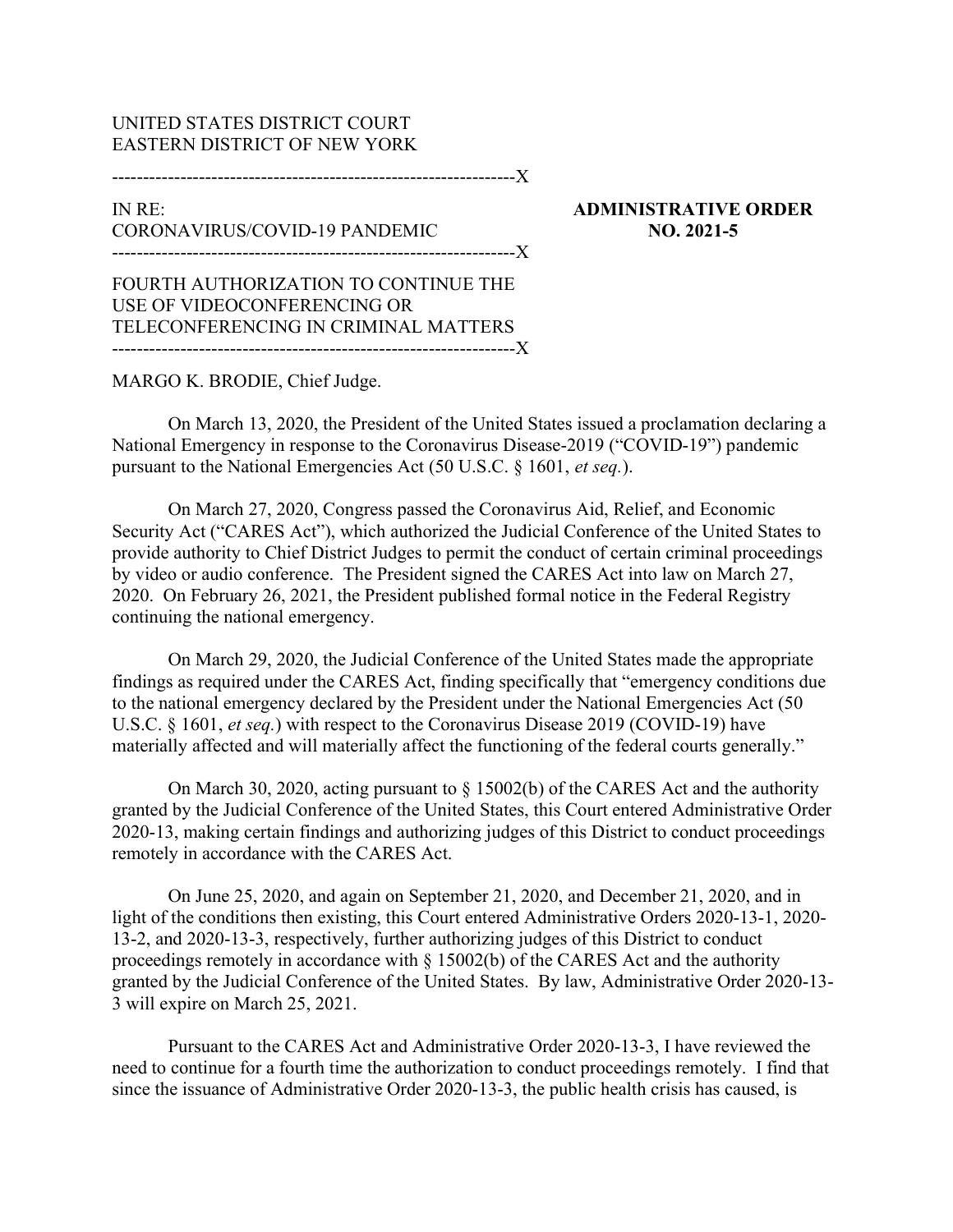causing, and is expected to continue to cause extraordinary disruption throughout this District, and to the functioning of the courts within this District. The COVID-19 pandemic has not yet abated, as the number of confirmed cases and the community-wide infection rate remain elevated. As of the date of this Order, there have been over 855,000 confirmed cases of COVID-19 in the counties comprising the Eastern District of New York, representing 48% of the approximately 1.77 million confirmed cases in New York State.<sup>1</sup> Pursuant to Administrative Orders 2020-26, 2020-26-1, 2020-26-2, 2021-4, and 2021-4-1, and for the reasons stated therein, this Court has suspended through April 30, 2021, in-person proceedings other than criminal and civil jury selections, trials, and bench trials; the selections of new grand juries and replacement grand jurors; and criminal hearings, conferences, sentences, and change of plea hearings, $2$ although the Court encourages that, to the maximum extent possible, these proceedings should continue to be conducted remotely.

Confirmed cases of COVID-19 have also risen among detainees at the Metropolitan Detention Center in Brooklyn, where the majority of the District's defendants are detained,  $3$ resulting in operational restrictions that are likely to continue, including quarantine and isolation of detainees, limitations on the movement of detainees within the facility and to and from court, and the suspension of social visits. Although some detainees have been vaccinated, the vast majority have not been vaccinated. Judges, court staff, and attorneys, including those at the United States Attorney's Office for the Eastern District of New York and the Federal Defenders of New York, continue to work remotely. Many attorneys, defendants, members of the public, and others continue to limit their travel, and many are unable to come to the courthouse because they are at higher risk for contracting COVID-19. While COVID-19 vaccines are now being distributed, the supply is currently limited.<sup>4</sup> In addition, although the current vaccines likely give at least partial immunity against current and future variants of the virus, many, including court employees, have not been vaccinated, and continued vigilance with mitigation strategies remains important, as does continued monitoring of the effectiveness of the vaccines.

 $2\;$  In-person proceedings that remain suspended pursuant to Administrative Order 2020-26, as amended, include all civil proceedings other than those mentioned, as well as arraignments, detention hearings, preliminary hearings, and pre-indictment proceedings.

<sup>3</sup> See Reports from the Bureau of Prisons Pursuant to Admin. Order 2020-14, https://www.nyed.uscourts.gov/covid-19 (last visited March 20, 2021).

<sup>&</sup>lt;sup>1</sup> See New York State Department of Health COVID-19 Tracker, https://covid19tracker.health.ny.gov/views/NYS-COVID19-Tracker/NYSDOHCOVID-19Tracker-DailyTracker?%3Aembed=yes&%3Atoolbar=no&%3Atabs=n (last visited March 20, 2021). In addition, confirmed positive cases in the three counties of New York City that comprise a part of the Eastern District of New York account for 66% of the total number of confirmed positive cases in New York City. Id.

<sup>&</sup>lt;sup>4</sup> See Frequently Asked Questions About COVID-19 Vaccination, Centers of Disease Control and Prevention (last updated March 12, 2021), https://www.cdc.gov/coronavirus/2019 ncov/vaccines/faq.html.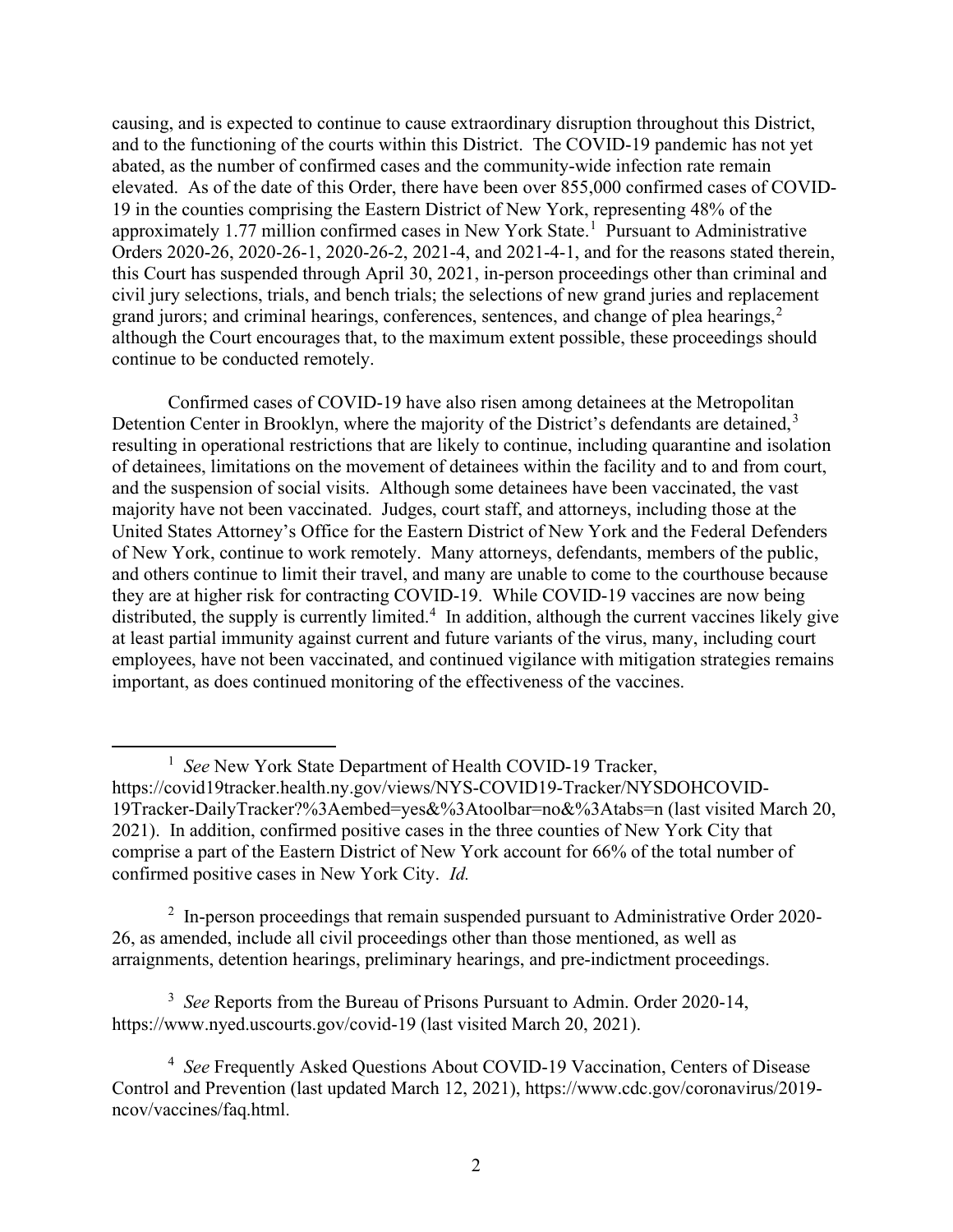Based on these circumstances, among others, in-person proceedings in this District must continue to be limited to avoid seriously jeopardizing the public health and safety of in-court participants and others with whom they may have contact. As such, it is necessary for the judges in this District to continue to conduct proceedings remotely, by videoconference or teleconference, to the maximum extent possible, except as allowed by Administrative Order 2020-26, as amended by Administrative Orders 2020-26-1, 2021-4, and 2021-4-1.

The undersigned, as Chief Judge of this Court, hereby concludes that it remains necessary to invoke the provisions of the CARES Act for an additional ninety (90) days, commencing on March 25, 2021, when the period authorized in Administrative Order 2020-13-3 expires.

Thus, pursuant to the authority granted under  $\S$  15002(b)(1) of the CARES Act, I hereby authorize judges in this District, with the consent of the defendant or the juvenile after consultation with counsel, to continue to use videoconferencing, or teleconferencing if videoconferencing is not reasonably available for use, for the following events:

- (A) Detention hearings under section 3142 of title 18, United States Code.
- (B) Initial appearances under Rule 5 of the Federal Rules of Criminal Procedure.
- (C) Preliminary hearings under Rule 5.1 of the Federal Rules of Criminal Procedure.
- (D) Waivers of indictment under Rule 7(b) of the Federal Rules of Criminal Procedure.
- (E) Arraignments under Rule 10 of the Federal Rules of Criminal Procedure.
- (F) Probation and supervised release revocation proceedings under Rule 32.1 of the Federal Rules of Criminal Procedure.
- (G) Pretrial release revocation proceedings under section 3148 of title 18, United States Code.
- (H) Appearances under Rule 40 of the Federal Rules of Criminal Procedure.
- (I) Misdemeanor pleas and sentencings as described in Rule 43(b)(2) of the Federal Rules of Criminal Procedure.
- (J) Proceedings under chapter 403 of title 18, United States Code (commonly known as the "Federal Juvenile Delinquency Act"), except for contested transfer hearings and juvenile delinquency adjudication or trial proceedings.

Pursuant to § 15002(b)(2) of the CARES Act, I further specifically find that felony pleas under Rule 11 of the Federal Rules of Criminal Procedure and felony sentencings under Rule 32 of the Federal Rules of Criminal Procedure should continue to be held remotely to the maximum extent possible. As a result, if judges in individual cases find, for specific reasons, that felony